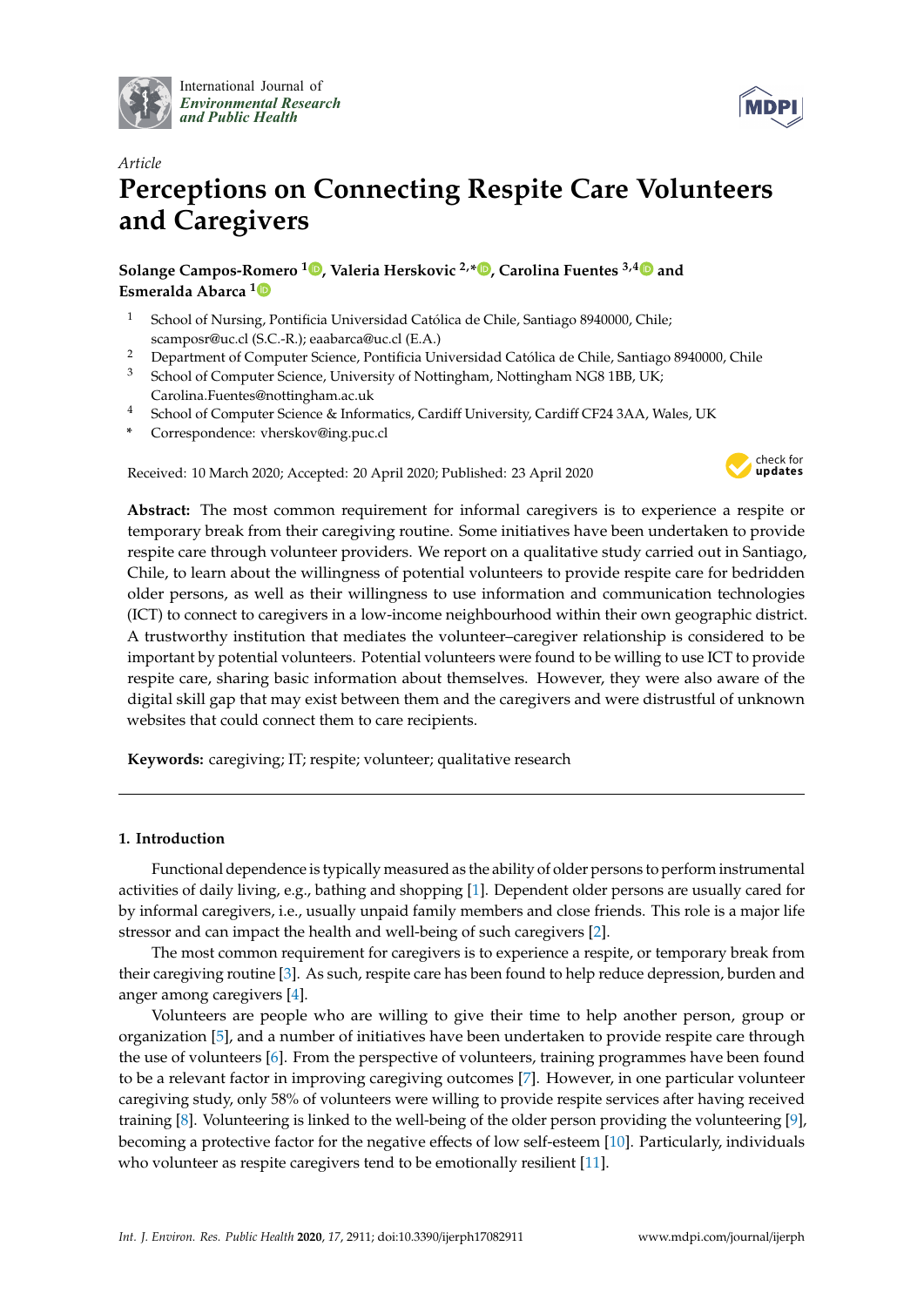Informal caregivers have been found to have a favourable outlook towards accessing respite assistance through technology, showing a willingness to share basic information about themselves, despite valuing the importance of face-to-face contact [\[12\]](#page-9-11). Accordingly, the technology that is deployed should correspond to a peer-to-peer system to help link caregivers with willing volunteers. However, in order to use such a system, certain digital skills are necessary. This is important because in Chile, 69% of 55-to-65 year olds lack experience in the use of technology, compared to only 9% of 16-to-29 year olds [\[13\]](#page-9-12). Although caregivers show a willingness to initiate contact with volunteers through technological means, research into how volunteers feel about this is limited. Therefore, this study aims to understand the willingness of potential volunteers (people who are not currently volunteering to provide respite care but are interested in doing so) of respite care for bedridden older persons, as well as their willingness to use technologies, which, if deployed, would enable the provision of such services to a low-income and underserved segment of society in Santiago, Chile. First, we provide some context about the Chilean health care system and the situation of older adults and their caregivers in Chile today.

#### **2. Context**

Chile is ageing, at an even faster rate than many other countries, due to improved living conditions and a higher life expectancy [\[14\]](#page-9-13). While currently those over 60 are around 15.7% of the population, it is expected that by 2050, over 32.9% of people in Chile will be older than 60, and 10.3% will be older than 80 [\[14\]](#page-9-13).

Chile is a country with high inequality, stemming from two sources: differences between individuals, and geographical differences [\[15\]](#page-9-14). Peñalolén is a neighbourhood, or district, within Santiago, the capital city of Chile (population: 6.7 million), that encompasses all socioeconomic groups, although they are highly segregated within the district, i.e., some areas concentrate high income residents, while others are populated with low income residents [\[16\]](#page-9-15).

The Chilean healthcare system incorporates both public and private healthcare providers. Over 76.5% of the population in urban areas are users of the public system [\[17\]](#page-10-0). These users can choose to pay to see a healthcare provider of their choice or attend an assigned healthcare centre.

The National Service for Older Adults, SENAMA (Servicio Nacional del Adulto Mayor) was created in 2002 to improve conditions for older people across the country [\[18\]](#page-10-1). Among its current programmes, one is aimed at dependent older adults with no main caregivers, while another allows older adults to attend a day programme in a facility, of which there are 16 in Santiago and none in Peñalolén [\[19\]](#page-10-2). When it comes to caregiving support, formal governmental support is weak in Chile, making the families mainly responsible for providing caregiving [\[20,](#page-10-3)[21\]](#page-10-4). Although some government programmes have been created to help caregivers (e.g., *Chile Cuida*), coverage is extremely low (it only operates in two—out of 346—districts) [\[20\]](#page-10-3).

Some local district governments (*municipalidad*, in Chile) have put in place programmes to support dependent older adults at home, providing low complexity instrumental care of older adults, e.g., companionship care, feeding and recreational activities, among others. One such district, Las Condes, which is generally a high income area, has a volunteering programme which started in 2003 and supports fragile older adults by connecting them with healthy adults over 50 [\[22\]](#page-10-5). In this case, the volunteers share three hours of their time with the older adults, providing them companionship, reading, conversation and walking.

The nongovernmental organization (NGO) *Hogar de Cristo* is a national organization that provides support to older adults. They have several centres where older adults live, and they also have a domiciliary program for older adults, which supports older adults and their caregivers at home through professionals, volunteers and student interns. Volunteers and interns provide psycho-affective companionship support both to caregivers and older adults [\[23\]](#page-10-6). Some local NGOs also have created similar programmes, e.g., *Amanoz* in Peñalolén, which has a small pilot intervention of seven caregivers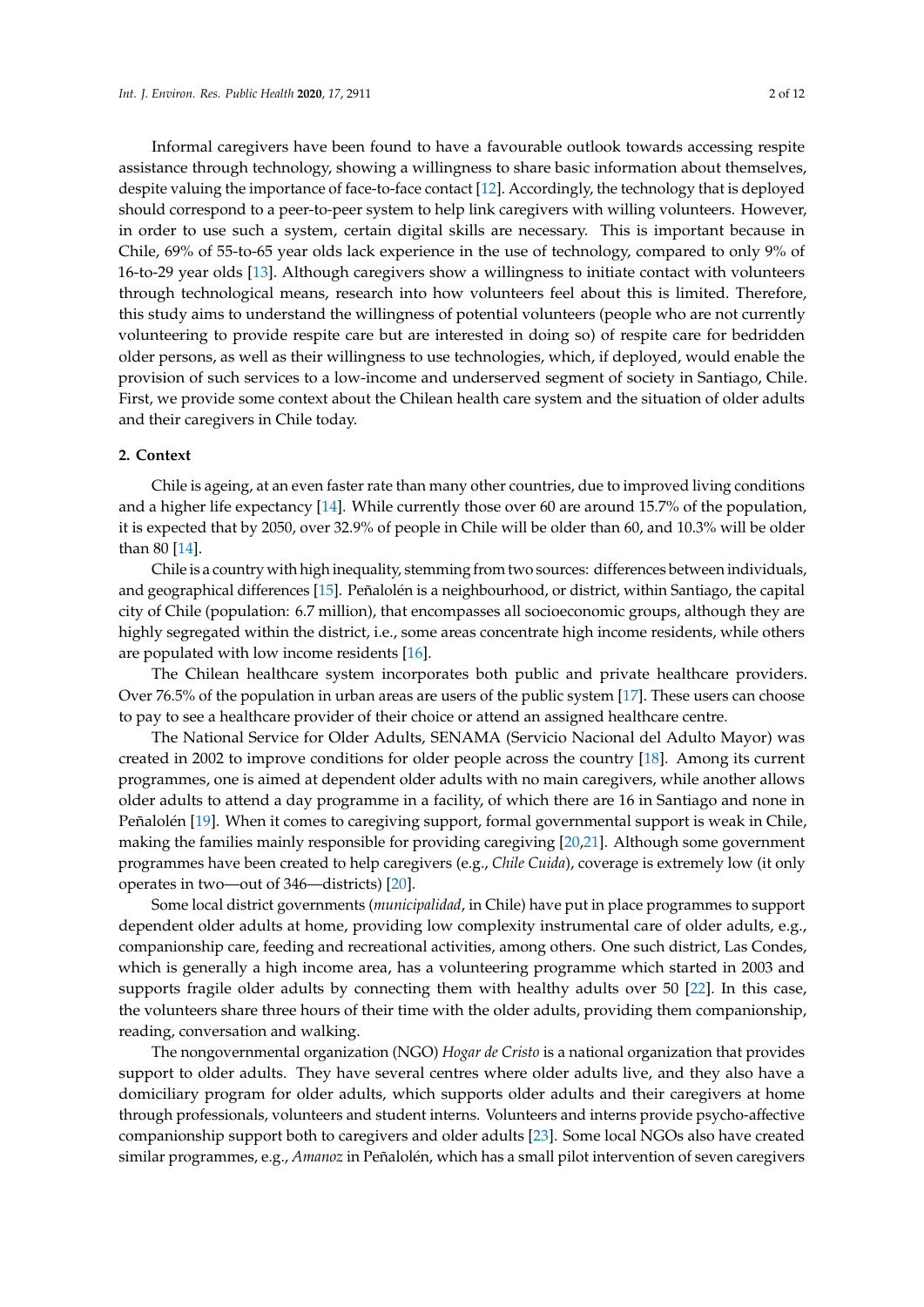of older adults with dementia and seven volunteers, who are supported by a psychologist and a nurse technician [\[24\]](#page-10-7).

All the previously discussed initiatives are not enough to cover the need for caregiving support and are not unified; some are sporadic interventions and they follow different guidelines for integrating volunteers and the kind of support provided. In Chile, as in many other societies, the care of older adults is usually the responsibility of a close family member, with generally strong affective links [\[25\]](#page-10-8). Only about 15% of older adults live on their own [\[18\]](#page-10-1). Still, the caregiving burden overwhelmingly falls to women in Chile [\[26\]](#page-10-9). Community support for these women is practically non-existent, and furthermore, in situations of poverty, lack of resources and training, and lack of a respite, caregivers face increased risks to their health and well-being [\[18\]](#page-10-1).

Although Chile has a higher number of social civil organisations than other countries, such as Australia and the U.S., only around 13% of people participate in some volunteer activity [\[27\]](#page-10-10). Still, Chile is among the Latin American countries with higher volunteer participation—one study found that 91% of third sector institutions (NGOs, foundations, corporations) rely on volunteer work to operate [\[28\]](#page-10-11). SENAMA has identified 11 NGOs that support 31,960 older adults—however, it is not clear how many of these initiatives support caregivers, nor how many use volunteers. Furthermore, the current population of older adults in Chile is over three million [\[29\]](#page-10-12), so there is a lack of policies and initiatives to help this population [\[14\]](#page-9-13).

#### **3. Materials and Methods**

An exploratory, descriptive and comprehensive study was undertaken using a qualitative methodology to investigate the acceptance of information and communication technologies among potential volunteer providers of respite care. This study is part of a larger project in understanding how to connect volunteers and caregivers in an underserved segment of population in Peñalolén, Chile. Within this project, we had previously conducted a related study from the caregivers' point of view, analysing their willingness to use technology to connect with volunteers [\[12\]](#page-9-11). We found that caregivers had a favourable disposition to connect with volunteers using a peer-to-peer economy-based system. In this new study, we explore this same issue but from the perspective of the volunteers. Therefore, for this study, we took the questions from the previous study aimed at the caregivers [\[12\]](#page-9-11) and adapted them for the potential volunteers. The questions can be found in Appendix [A.](#page-9-16) Questions 1–4 pertain to general contextual information, used to better understand each participant, while questions 5 and 6 are very close to the goal of this study and therefore the answers to these questions were used to obtain our results.

## *3.1. Participants*

Potential volunteers belonging to a religious community were invited to participate, in line with the following inclusion criteria: over 18 years of age, with the ability to read and write. The exclusion criterion included the presence of any type of disability or functional limitation, such as deafness or blindness.

The group of participants consisted of 8 people, all women. The average age was 49.1 (min 23, max 65), with an average education period of 13.8 years (min 2, max 17), with 7 participants having completed higher education. Regarding participant occupations, there were 2 housewives, a housewife-podiatrist, a stylist, an industrial engineer, a special needs educator, a chef who worked for her own company, and a direct sales executive. All volunteers had previous experience as caregivers, mainly taking care of dependent older adults and also taking care of other members from the religious community. We did not explore in detail the volunteers' past experiences as caregivers.

The digital competence of the volunteers was evaluated using the Digital Competence framework [\[30\]](#page-10-13), which categorizes people into one of the following four categories of digital skills: "none," "low," "basic" and "above basic." The results indicated that the majority of the volunteers possess a certain degree of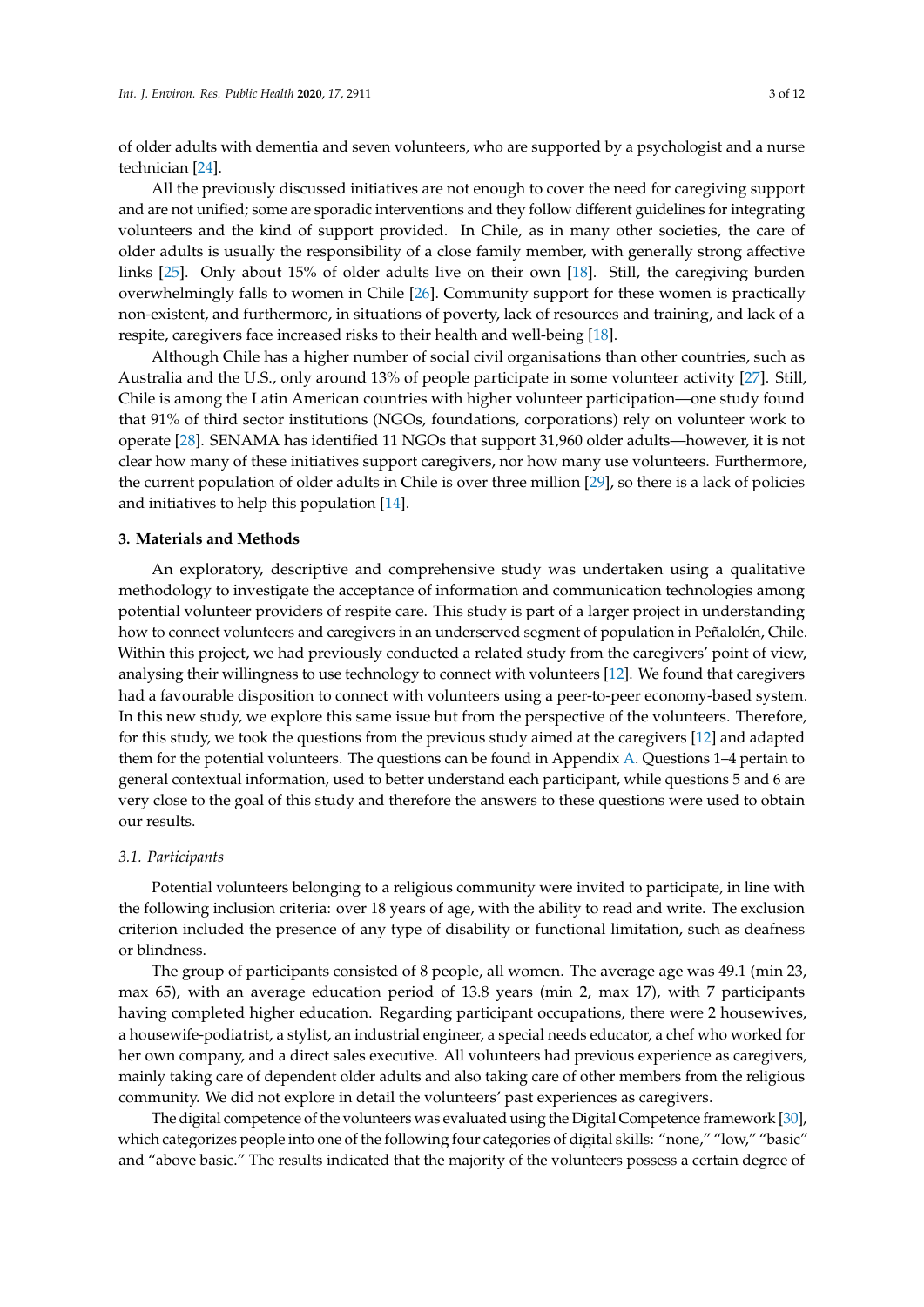digital competence. Furthermore, 7 out of the 8 participants were smartphone users. Regarding online access, all participants reported having an internet connection from home.

Participants were contacted via a request submitted to a Church pastor, who subsequently authorized the cooperation of his religious community with the research. This particular religious community carries out regular volunteer initiatives, although volunteering aimed at bedridden individuals is uncommon. Therefore, the participants of this study are deemed *potential* volunteers people who would be interested in volunteering to provide caregivers of bedridden older individuals a respite. A member of this religious community, who was selected by the Pastor to reach out to the congregation, was responsible for compiling a list of telephone numbers of people interested in participating in the study. Subsequently, one of the researchers established contact with the volunteers via telephone and explained the purpose and methodology of the research. The individuals who accepted to participate were invited to attend an introductory appointment in which they were formally registered as part of the research via an informed consent process. Compensation of 10,000 Chilean pesos (15 U.S. dollars) was provided to participants.

#### *3.2. Data Collection*

In-depth, individual semi-structured interviews (using the questions in Appendix [A\)](#page-9-16) were carried out by one researcher in participant homes or on Church property, as per the request of each volunteer. Each interview lasted between 45 and 60 min. All interviews were recorded and transcribed verbatim.

#### *3.3. Data Analysis*

A descriptive qualitative analysis of the interview data was undertaken by conducting content analysis using the open coding methodology pertaining to Grounded Theory [\[31,](#page-10-14)[32\]](#page-10-15). The analysis process was carried out by two researchers, experts in qualitative analysis, as follows. Before beginning the analysis, the researchers manifested their previous personal and professional experiences with the topic of study in order to identify any possible influences in the analysis. After the interviews, data was transcribed by another person (not either of the researchers participating in the analysis). Then, for each interview, each researcher read the transcript, asking the following questions for each paragraph: *What is this fragment talking about?* and *What does it say about that topic?* The answers to these questions generated concepts that began forming codes, which were constantly compared with other codes to identify similarities and differences between them. Then, they were grouped under more abstract terms to generate categories and subcategories. To ensure methodological rigour in the quality of the results, we used peer debriefing to reduce personal biases, i.e., each researcher carried out this process independently, then in conjunction with the other researcher to resolve any discrepancies until consensus was reached and an intersubjective agreement was formed with regard to the categories generated.

The previous process was repeated for each interview until data saturation was reached, i.e., no new codes or categories were generated. This happened at the sixth interview, which was confirmed by two subsequent interviews, thereby ensuring an overall sample of eight participants. Result feedback was subsequently provided to two of the participants, who confirmed that the findings faithfully represented their sentiments.

In total, our analysis generated five categories; three of which pertained to the aim of this study (corresponding to questions 5 and 6), so we discuss these three categories in Section [4.](#page-4-0)

#### *3.4. Ethical Considerations*

The project was approved by the Scientific Ethics Committee of the Pontificia Universidad Católica de Chile (Reference Number: 15-334). All participants agreed to take part in line with the informed consent process.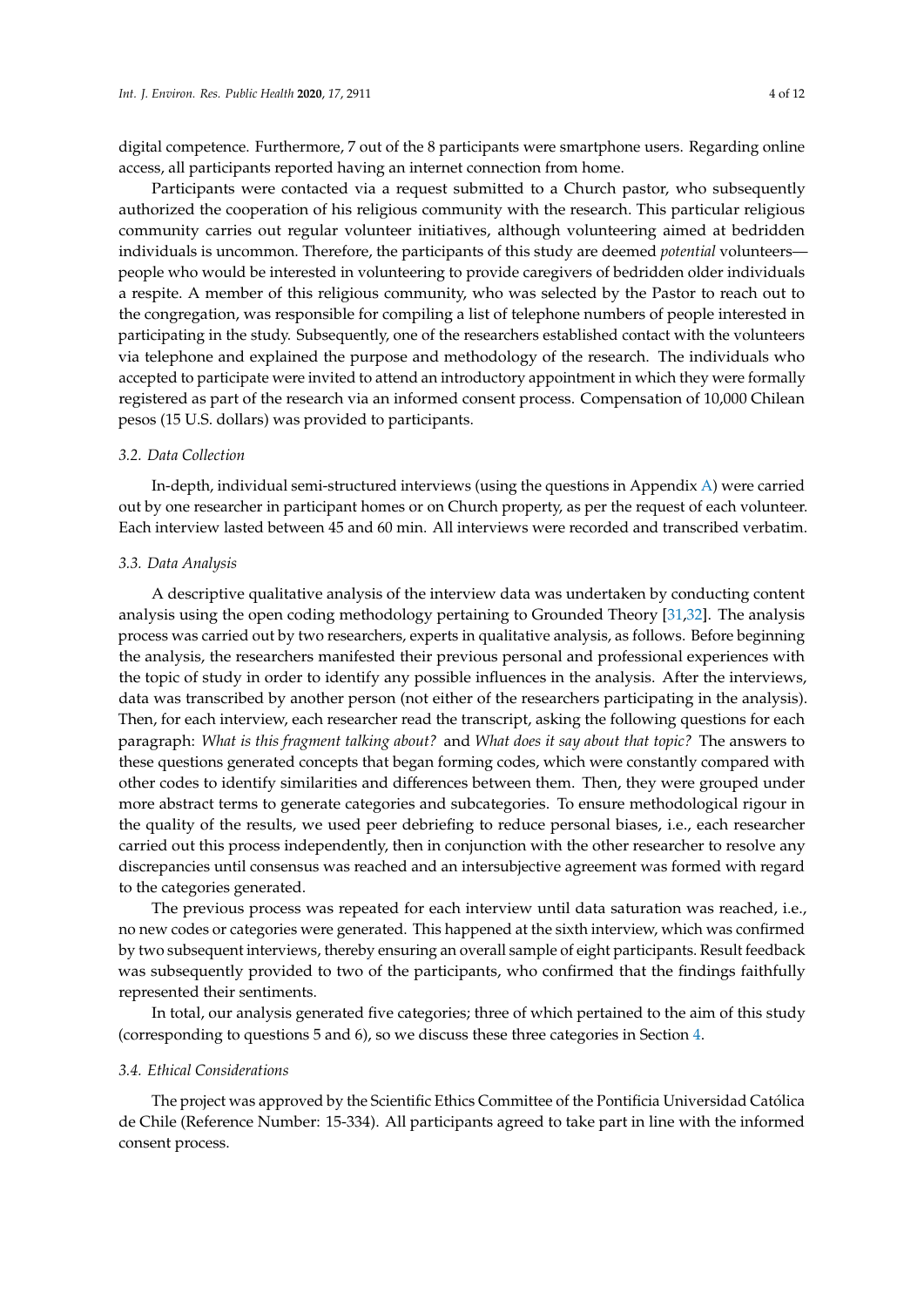## <span id="page-4-0"></span>**4. Results**

Three main categories emerged from the descriptive analysis of the eight interviews conducted with the volunteers: "institution responsible for volunteering," "communication channels between volunteer and caregiver" and "background to be shared through information technology." These categories are outlined in detail below.

#### *4.1. Institution Responsible for Volunteering*

## 4.1.1. Characteristics of the Volunteering Institution

Volunteers believe that volunteering should be carried out via a structured, sound and recognised institution, such as a municipality, which should be made up of responsible individuals. Results identified that the existence of this institution would generate trust and security among volunteers in order to help older persons and favour caregiver respite.

*"The trust comes from us being under your protection, that is to say, of the research project [...]. It is not the same thing if you go somewhere alone to volunteer because, in that case, you won't know anything, I mean, you'll be totally rudderless. If you go to a place, to an institution you trust [...] you know where they came from and who is in charge. That gives you a kind of security..."* (V03: Female, 65, low digital competence).

#### 4.1.2. Roles of the Volunteering Institution

Participants identified a number of roles that they believed should be performed by the volunteering institution, which are described in this section. First, the institution should be the one to establish the link between volunteer, caregiver and older person, considering the characteristics of each.

*"The caregivers come together, you know, the two di*ff*erent sides, so you more or less bring together or match the two sides that have the characteristics required by each caregiver with the abilities of the volunteers."* (V05: Female, 60, basic digital competence).

Second, the institution should be in charge of ensuring that volunteer safety and comfort are guaranteed.

*"I think it has to be a place, I mean, I don't care if it's modest or not, but it has to be a place where I feel safe. For example, if I'm taking care of someone and I suddenly hear gunfire or, I don't know, their violent or drunk son or daughter is coming over... I would feel very uncomfortable.* (V01: Female, 28, above basic digital competence).

Third, the institution should also ensure that the volunteer undergoes the necessary training in medical or other care procedures to provide meaningful care for older persons.

*"I think that training on your part should include the issue of administering medication. It could include the care of the patient too, if they had, bandages, how to take care of those bandages, the hygienic part. If the bandages are to be left alone, for how long, whether the caregiver is going to clean them, or what to do in such cases [...] How to change them, how to bathe them if necessary."* (V05: Female, 60, basic digital competence).

Finally, the volunteers not only want an initial screening process and some training in medical procedures, but also continuous monitoring by the institution. The volunteers view this process as an evaluation of their work by the care recipient, and a process in which they can provide feedback to the institution about their experience. That is, the volunteers expect this to be an ongoing process.

*"Not feeling alone after the initial connection and having a follow-up, you know, (the volunteer) going to the house, then leaving the house, and following that up with a "How did it go? Did you have any*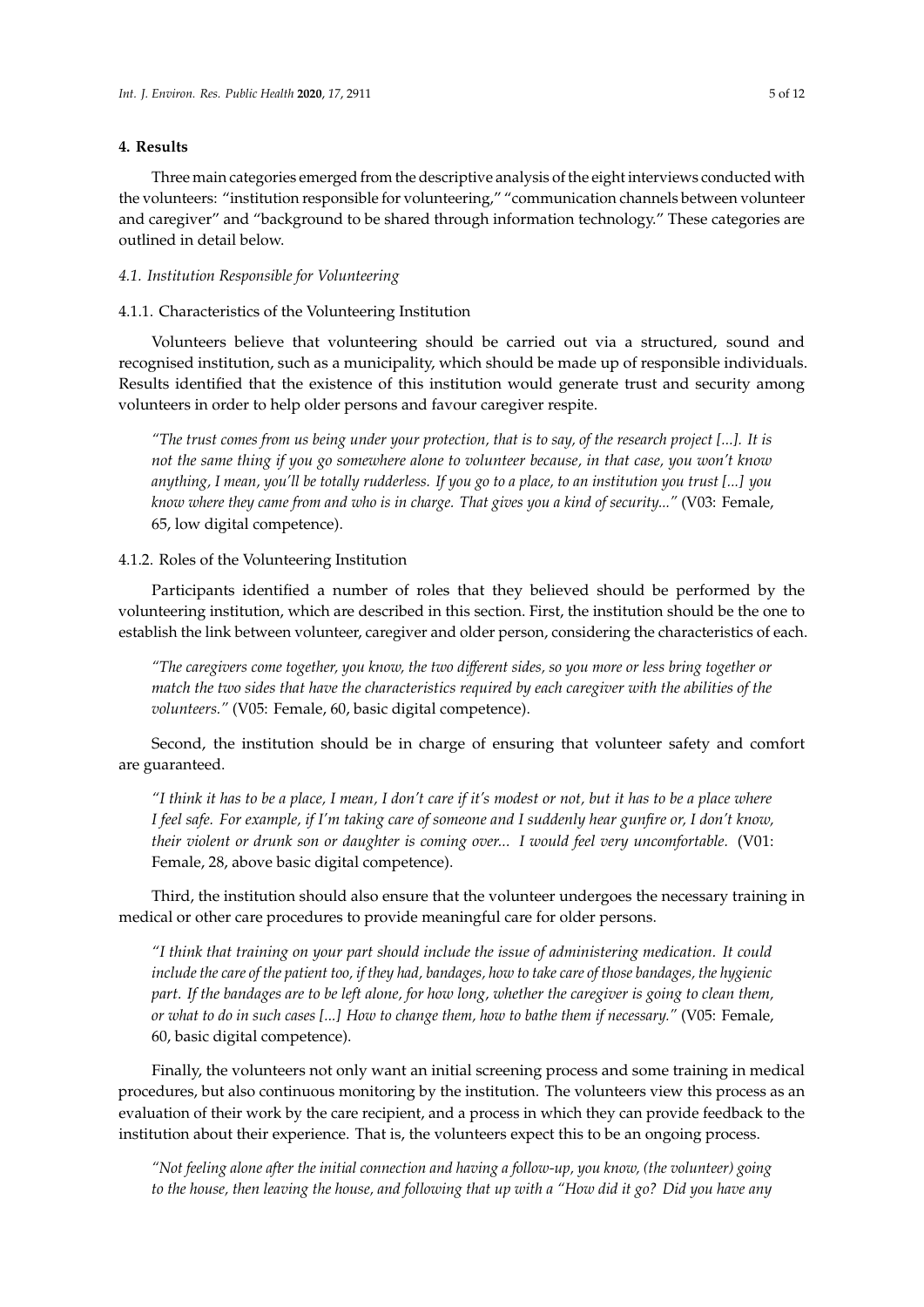*problems, any di*ffi*culties? Was everything alright? Do you need anything? Do you think you could visit again?" Keeping track of everything, as well as the questions from the person you went to see."* (V04: Female, 56, above basic digital competence).

#### *4.2. Communication Channels between Volunteer and Caregiver*

Channels of communication between a volunteer and caregiver represent the different ways in which to identify potential volunteers who can be connected with informal caregivers who, in turn, can access the required respite. Volunteers report that technological devices could contribute to encounters with informal caregivers. This includes communication via either smartphones or regular telephones that have no internet functionality.

## 4.2.1. Communication Via Smartphone

Communication between an informal caregiver and a volunteer may be established through the use of a smartphone, whereby either party is able to make telephone calls and send text messages or messages via an online application, such as WhatsApp. Any such online application must be easy to use, password-free, and offer the functionality to generate both voice and written messages.

*"Using a mobile phone, being able to say things to each other, like 'hey, actually, this happened, this other thing happened,' over the phone via messages or, I would communicate with WhatsApp, via audio messages, as well as WhatsApp calls, which I know how to use. Using the phone to communicate with the person's family, with the caregiver."* (V06: Female, 65, basic digital competence).

#### 4.2.2. Telephone-Only Communication

Certain volunteers prefer to establish communication with the informal caregiver via the channel of a traditional telephone. Reasons identified include that some older persons may not know how to use more modern types of information communication technology (ICT), while others may lack access to the internet. Furthermore, certain volunteers refer to a mistrust of certain websites, e.g.:

*"(* . . . *) But I don't trust these internet things, like those sites where they find a romantic partner and things like that, no. I like things on paper, having the information and making the connection, more personal, in person."* (V04: Female, 56, above basic digital competence).

Some volunteers give a higher importance to personal relationships, rather than those formed via ICTs (as evidenced in the next quote, as well as the previous one).

*"This ICT thing is very trendy and works well, for a certain percentage of the population, but it turns out that people need to use what works for them, in this case the caregivers and everything, the elderly... I think it largely depends on who the caregiver is [...]. I would have to know that 'this person is over 40, let's play it safe and call them (on the telephone).'"* (V08: Female, 23, above basic digital competence).

#### *4.3. Personal and Background Information to be Shared through Information Technology*

The personal and background information that is to be shared through a particular communications technology of all involved (volunteers, caregivers, and older adults) includes establishing the minimum information necessary about each party in order for the respite services to be undertaken, as well as what each party is willing to disclose. Accordingly, this includes information related to the background of the volunteer, the older person and the caregiver.

## 4.3.1. Volunteer Information

Volunteers would provide basic personal information, such as name, age, occupation and marital status. They would provide information related to the areas in which they are able to assist the older person and the time they have available to do so.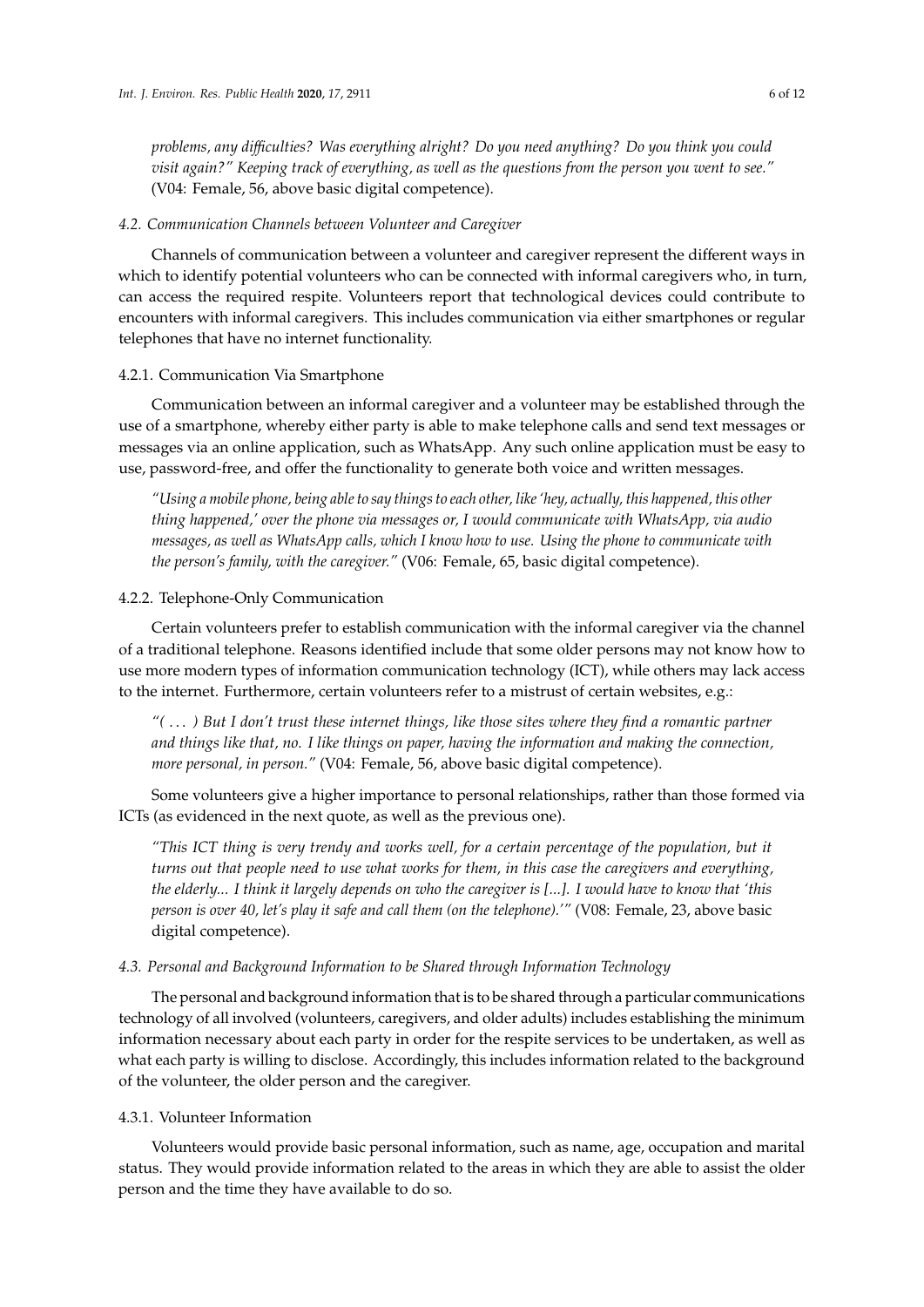*"I don't think too much detail is needed. Just things like my age, my name, what I do, that I'm married, I don't have children, I'm planning to have children, etc."* (V01: Female, 28, basic digital competence).

Some volunteers thought they should provide much more information, e.g., via a personality report to the organization through which they are volunteering.

*"Well, who I am, my full name, my address, what I do, where I'm volunteering, if there is anyone who knows me. You know, like how you made contact with the lady from the church, the people who know who I am [...]. First of all, you have to find out about me as well. I can provide my personality report if needed, no problem at all."* (V02: Female, 45, basic digital competence).

## 4.3.2. Older Person Information

Volunteers would like to have access to as much information as possible about the older person, such as their name, age, health condition, how long they have been with their current health condition, their prognosis and the type of care required.

*"Everything. I want to know everything about the person I'm going to take care of. Everything, like name, how long they have been this way, age, what (condition) they have, what is their medium-term outlook, everything. And what I would have to do too, that would be ideal."* (V01: Female, 28, above basic digital competence).

## 4.3.3. Informal Caregiver Information

Volunteers would like to know the name, age and occupation of the caregiver, as well as their relationship with the older person, how much time they spend caring for them, and what recreational activities the caregiver performs with them, in order for the volunteer to be able to undertake similar activities with that person as necessary.

*"I would like to know their relationship with the patient, I would like to know how much time they spend with that person, what they talk about, the activities they carry out with the patient, because if the caregiver plays cards with the patient, I'll know not to bring a word search puzzle, for example, so those kinds of things are important."* (V05: Female, 60, basic digital competence).

## **5. Discussion**

The volunteers who took part in our study were potential volunteers who would be able to contribute to support caregivers on their older adult care tasks. The results of this research show that potential volunteers are interested in the presence of a volunteering institution to help systematize and structure the respite provided for the informal caregiver and the assistance for the older person. In fact, relevant literature indicates that a volunteering institution (a non-profit organization), by means of its constituent volunteer coordinators and staff, is responsible for a number of aspects, including recruiting and training volunteers, identifying volunteer opportunities, conducting volunteer follow-up and acknowledgement activities, coordinating and planning volunteer work, compiling volunteer databases and generating progress reports, and leading the provision of emotional support, among others [\[33](#page-10-16)[,34\]](#page-10-17). There is strong agreement on this issue between volunteers and caregivers, who request that volunteers are members of an institution that initiates contact between volunteers and caregivers [\[12\]](#page-9-11). In the case of our study, the relevance of having a main institution regulating volunteer roles could be part of the safety concerns of volunteers.

Potential volunteers who would perform organized work through a volunteering institution indicate that they would feel an obligation towards that entity in relation to fulfilling previously assumed schedules and duties. Simultaneously, they would feel that their volunteering efforts were generating a greater impact on the beneficiary person since the volunteering institution provides a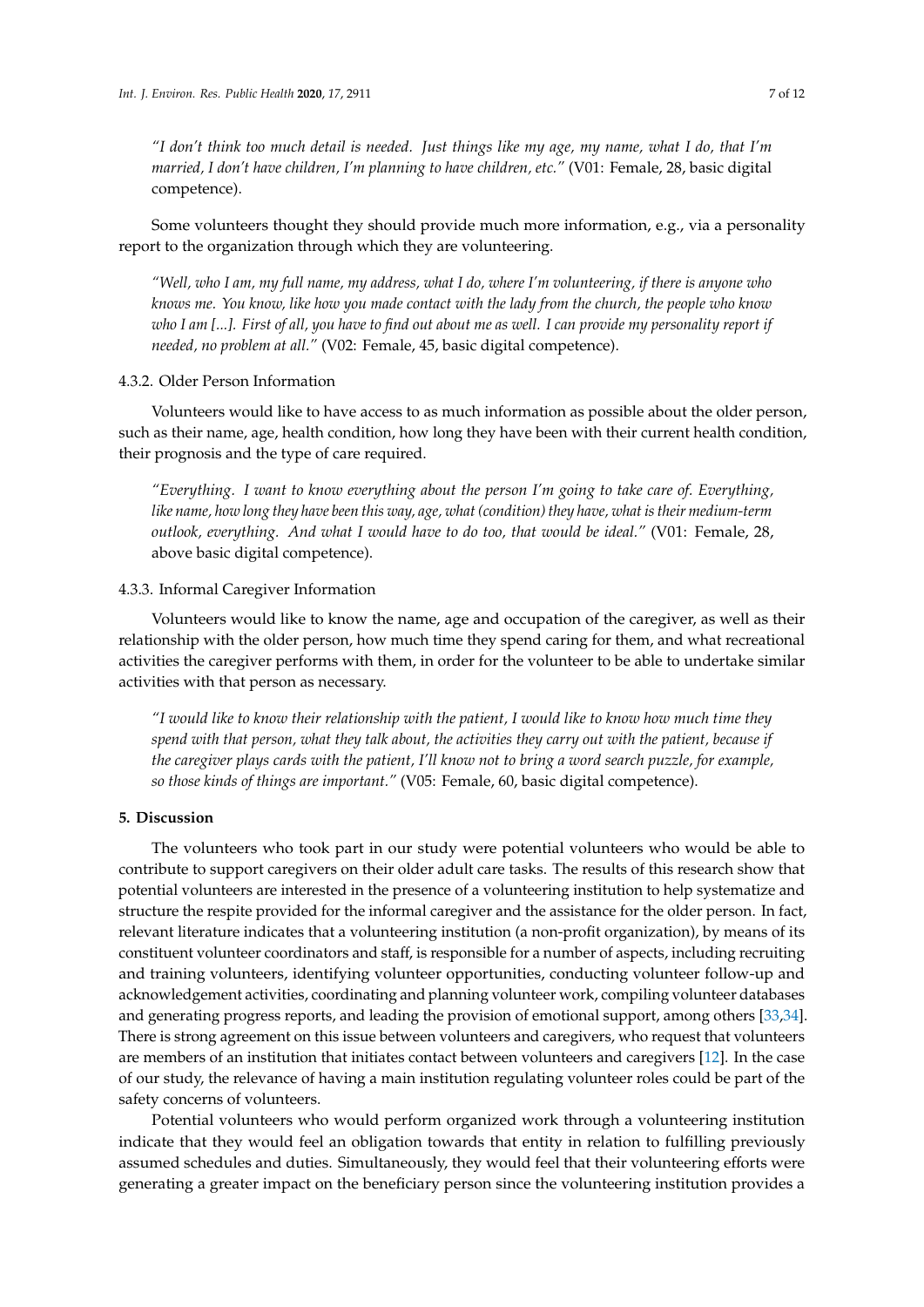rigid structure through which intentional activities are directed and fulfilled to the benefit of a specific target community [\[35\]](#page-10-18).

The results show how volunteers deem that trust in the institution to safeguard the well-being and comfort of the volunteer is a relevant factor. This particular factor is likely to be exacerbated in this research study due to the fact it was undertaken in a geographic location which is home to a number of potentially unsafe neighbourhoods. Thus, belief in the institution that organizes volunteering is a key factor in terms of generating trust between volunteers and caregivers [\[36\]](#page-10-19). According to relevant literature, trust may be an opinion based on the belief that someone to whom we relate will act in the common interest and that neither party will attempt to harm the other by exploiting its respective weaknesses [\[37,](#page-10-20)[38\]](#page-10-21). Indeed, trust has been identified as a key factor in the development of volunteering organisations in general [\[36\]](#page-10-19). Trust is an especially delicate issue in this type of system, in which deeply personal information may be shared through digital means.

According to the results of this study, potential volunteers are willing to use ICT to establish communication with caregivers and to ensure respite is achieved. In additional research [\[35,](#page-10-18)[39\]](#page-10-22), ICTs are used by volunteers, regardless of whether they are a member of a volunteering institution or not, to carry out volunteering and to activate the social structures involved therein. Importantly, ICT enables volunteers and the volunteering institution, if the former is a member of such an organization, to plan and coordinate systematic or periodical volunteering activities. A systematic activity relates to a repeated pattern of help provided over time and which favours the bringing together of new people and the development of relationships within a group [\[35](#page-10-18)[,39\]](#page-10-22).

A further result of this study relates to the ways in which potential volunteers communicate among themselves, with the organizing institution and with the beneficiaries of the respite. The findings show that this communication could be undertaken by means of existing ICTs and social networks, i.e., without the creation of new information systems or technologies. These results are similar to those found in literature [\[33](#page-10-16)[,39\]](#page-10-22) in which volunteers use telephone calls, text messages and messages sent via Facebook, Twitter, and/or WhatsApp to complete their volunteer activities, e.g., in the case of micro-coordination of volunteering work and fundraising duties. Conversely, the coordination, planning, discussion, reminder of and feedback on voluntary work on a larger scale is carried out through the use of emails and productive software, such as Google Docs spreadsheets, documents and forms [\[35,](#page-10-18)[39–](#page-10-22)[41\]](#page-11-0). Mobile telephones, laptops and other devices with an internet connection were used as resources to establish immediate communication. These ICTs provide, in differing ways, an infrastructure for volunteer work, i.e., an invisible support, essentially relational and embedded within the social structure of the participants in order to enable the development of a social network of collaborative work [\[35,](#page-10-18)[42–](#page-11-1)[44\]](#page-11-2).

According to the results of this research, volunteers believe that ICTs act as a support for establishing communication with the caregiver, thereby emphasizing the importance of human relationships. In effect, social computing technologies are used to establish and contribute towards the success of bridge-building work [\[39\]](#page-10-22) and social networks are used to create and maintain social capital [\[45\]](#page-11-3).

Furthermore, in their research with young adult volunteers, Voida, Yao and Korn (2015) found that the social structure of volunteering, i.e., the nature of the relationship between the volunteer and the beneficiary, as well as the nature of the relationship between the volunteers themselves, determines how volunteer work is undertaken. On one hand, the closer the relationship between the volunteer and the beneficiary, the greater the likelihood that meaningful help will be provided. On the other hand, the closer the relationship between the volunteers themselves and the more they are guided by the same ideals and objectives, the more likely it is that help will be provided and that it will be enjoyable at the same time. In addition, the social structure would allow new volunteers to join a volunteering institution as a result of a close personal contact, such as a friend or family member, already being a member of that organization. For volunteer coordinators, interaction between themselves, volunteers and beneficiaries is the most relevant task undertaken during their work [\[39\]](#page-10-22). In fact, certain volunteer coordinators have expressed concern about the use of social computing technologies because they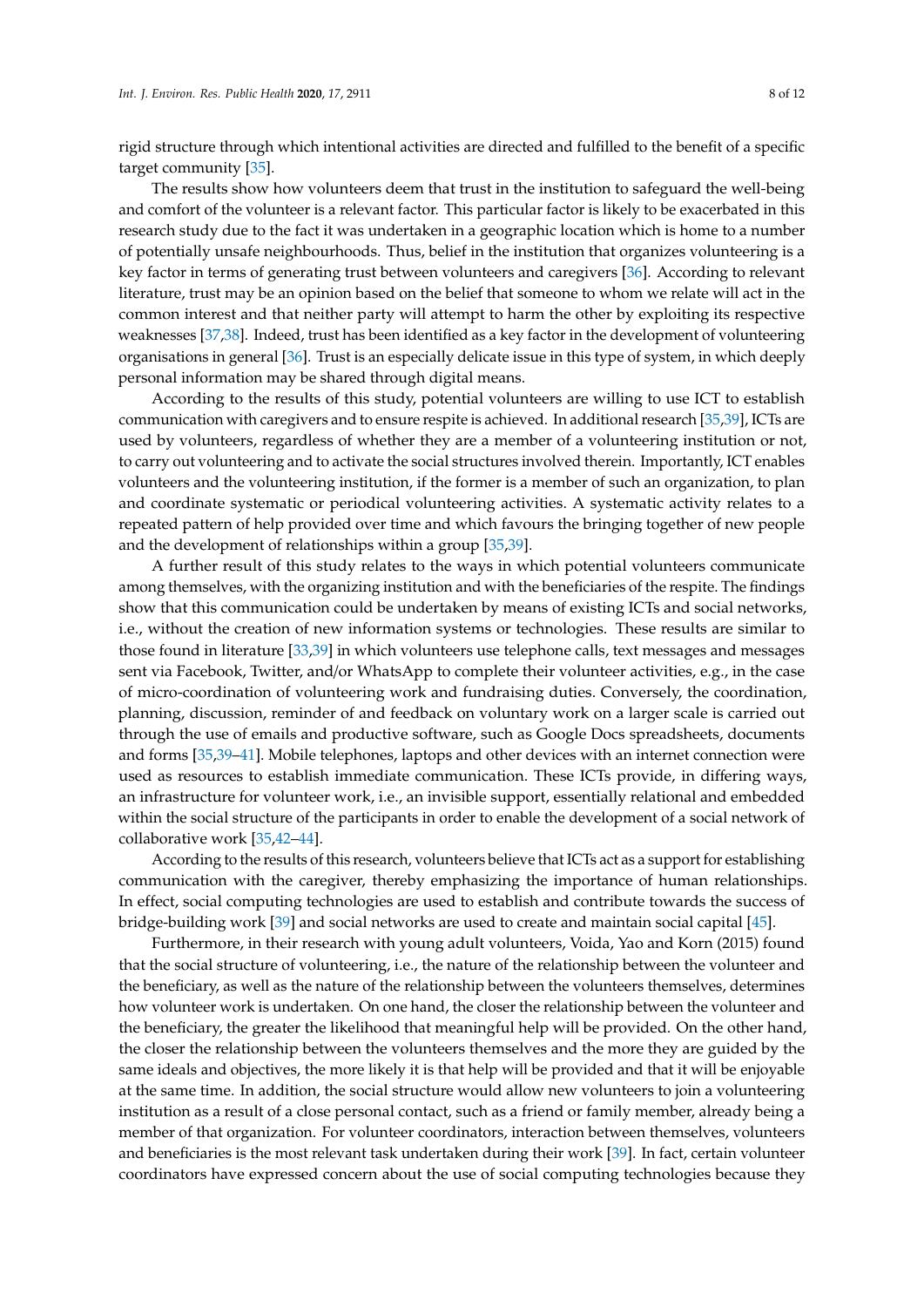believe, by means of their use, they are unable to know for certain who is joining the volunteering activity or what their genuine motives are. Therefore, they would place a greater value on recruitment being undertaken by personal interviews [\[39\]](#page-10-22).

There is evidence that a digital divide still persists, even in developed countries. However, this divide has evolved over time. Presently, rather than a gap persisting with regard to physical access to computers and the internet, it relates to a gap in the skills required to use the internet [\[46\]](#page-11-4). Moreover, the use of online public services is lower precisely among the section of society that needs them the most [\[47\]](#page-11-5). In the case of this research, which seeks to connect caregivers with volunteers, there is an asymmetry among caregivers, who, according to previous research, prefer to use a feature phone [\[12\]](#page-9-11), and volunteers, who suggest a preference for a mobile application. Therefore, in order to communicate to groups on both sides of the digital divide, it is necessary to create and design technologies that are accessible and adapted to the needs of people with limited technical expertise [\[33\]](#page-10-16), or to ensure the use of simple applications that are understood by both groups, such as WhatsApp.

Volunteers in this research would be willing to provide personal information for the purpose of volunteering. Specifically, the volunteer coordinators from the volunteering institution would manage and maintain volunteer information, including name, age, demographic information, availability and schedules, qualifications and skills, experience including previous volunteering, and overall levels of responsibility. They would also manage information related to volunteering beneficiaries, the location in which the volunteering will take place, and the duration of the help provided [\[33\]](#page-10-16). It should be noted that the use of social computing technologies requires that information belonging to members of the online community (or social network) is sufficiently visible for volunteering to take place and for other people to become motivated to participate, while remaining sufficiently private so that volunteers who prefer to do so are able to remain anonymous or manage their privacy preferences accordingly [\[39\]](#page-10-22).

## **6. Conclusions**

This study found that volunteers who provide respite care to the caregivers of bedridden older persons are willing to use technology to deliver volunteer care services. However, although they are willing to provide basic contact information, they are also aware of the digital skills gap that may exist between them and the caregivers, as well as being distrustful of unknown websites that provide information about potential care recipients. The presence of a volunteering institution that provides structure and is trustworthy is a critical factor for both volunteers and caregivers.

We would like to acknowledge our study limitations. First, this study was conducted in a specific context in Peñalolén, Chile, and to extrapolate our findings to a wider population we should consider these characteristics. Second, the participants of this study were potential volunteers, i.e., although most had volunteered before and were willing to do so again, they were not currently volunteering for this specific situation, so our results talk about their perceptions and expectations and not actual experience in this precise situation.

As future work, we will analyse volunteer and caregiver data, created manually by volunteering institutions, in order to design a system capable of connecting caregivers and volunteers.

**Author Contributions:** Conceptualization, C.F., S.C.-R. and V.H.; methodology, S.C.-R. and E.A.; formal analysis, S.C.-R. and E.A.; investigation, E.A.; writing—original draft preparation, V.H., S.C.-R. and E.A.; writing—review and editing, V.H., S.C.-R., C.F. and E.A.; funding acquisition, V.H. All authors have read and agreed to the published version of the manuscript.

**Funding:** This research was partly funded by CONICYT/FONDECYT, grant number 1181162.

**Acknowledgments:** We would like to thank Microsoft FUSELABS for the 2015 Peer Economy Research Award that enabled this research. We would like to thank the healthcare center and the volunteers that participated in this research.

**Conflicts of Interest:** The authors declare no conflict of interest. The funders had no role in the design of the study; in the collection, analyses, or interpretation of data; in the writing of the manuscript, or in the decision to publish the results.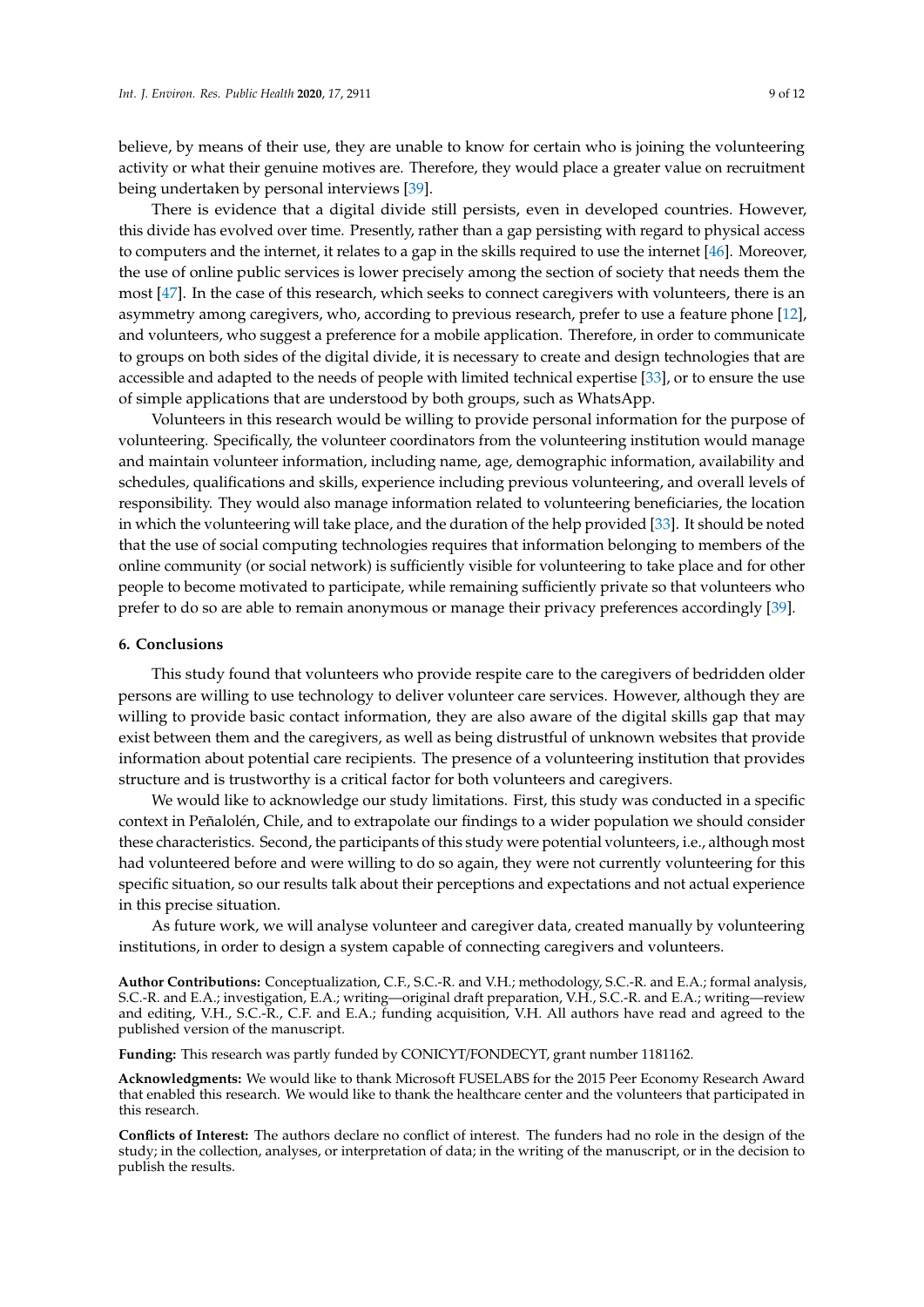# <span id="page-9-16"></span>**Appendix A**

1. Have you ever voluntarily helped take care of someone? Who? What was your experience like?

2. Would you be willing to provide volunteer help to a dependent older adult, so that his/her caregiver can have some time off?

3. What type of help would you be willing to provide? How much time are you willing to provide for this help? How often would you be willing to provide this help?

4. Which characteristics should the recipient of care have?

5. What would help you gain trust to be able to voluntarily help a caregiver of a dependent older adult?

6. If a computer-based system was available to help people communicate to give and receive this type of help, what do you imagine it would be like? How would the system work? Which information would you like to access? Which information are you willing to provide?

# **References**

- <span id="page-9-0"></span>1. Chatterji, S.; Byles, J.; Cutler, D.; Seeman, T.; Verdes, E. Health, functioning, and disability in older adults—Present status and future implications. *Lancet* **2015**, *385*, 563–575. [\[CrossRef\]](http://dx.doi.org/10.1016/S0140-6736(14)61462-8)
- <span id="page-9-1"></span>2. National Research Council. *Informal Caregivers in the United States: Prevalence, Caregiver Characteristics, and Ability to Provide Care*; National Research Council: Washington, DC, USA, 2010.
- <span id="page-9-2"></span>3. National Alliance for Caregiving and AARP Public Policy. Caregivers of Older Adults: A Focused Look at Those Caring for Someone 50+. 2015. Available online: https://[www.aarp.org](https://www.aarp.org/content/dam/aarp/ppi/2015/caregivers-of-older-adults-focused-look.pdf)/content/dam/aarp/ppi/2015/car [egivers-of-older-adults-focused-look.pdf](https://www.aarp.org/content/dam/aarp/ppi/2015/caregivers-of-older-adults-focused-look.pdf) (accessed on 10 April 2020).
- <span id="page-9-3"></span>4. Lopez-Hartmann, M.; Wens, J.; Verhoeven, V.; Remmen, R. The effect of caregiver support interventions for informal caregivers of community-dwelling frail elderly: A systematic review. *Int. J. Integr. Care* **2012**, *12*. [\[CrossRef\]](http://dx.doi.org/10.5334/ijic.845) [\[PubMed\]](http://www.ncbi.nlm.nih.gov/pubmed/23593047)
- <span id="page-9-4"></span>5. Wilson, J. Volunteering. *Annu. Rev. Sociol.* **2000**, *26*, 215–240. [\[CrossRef\]](http://dx.doi.org/10.1146/annurev.soc.26.1.215)
- <span id="page-9-5"></span>6. Robinson, K.M.; Clemons, J.W. Respite care—Volunteers as providers. *J. Psychosoc. Nurs. Ment. Health Serv.* **1999**, *37*, 30–35. [\[PubMed\]](http://www.ncbi.nlm.nih.gov/pubmed/9921463)
- <span id="page-9-6"></span>7. Ackerman, L.; Sheaffer, L. Effects of respite care training on respite provider knowledge and confidence, and outcomes for family caregivers receiving respite services. *Home Health Care Serv. Q.* **2018**, *37*, 77–96. [\[CrossRef\]](http://dx.doi.org/10.1080/01621424.2018.1438954) [\[PubMed\]](http://www.ncbi.nlm.nih.gov/pubmed/29424679)
- <span id="page-9-7"></span>8. Robinson, K.M.; Kiesler, K.F.; Looney, S.W. Effect of respite care training on the knowledge, attitude, and selfesteem of volunteer providers. *Am. J. Alzheimer's Dis. Other Dementias*® **2003**, *18*, 375–382. [\[CrossRef\]](http://dx.doi.org/10.1177/153331750301800611)
- <span id="page-9-8"></span>9. Kahana, E.; Bhatta, T.; Lovegreen, L.D.; Kahana, B.; Midlarsky, E. Altruism, Helping, and Volunteering: Pathways to Well-Being in Late Life. *J. Aging Health* **2013**, *25*, 159–187. [\[CrossRef\]](http://dx.doi.org/10.1177/0898264312469665)
- <span id="page-9-9"></span>10. Russell, A.R.; Nyame-Mensah, A.; de Wit, A.; Handy, F. Volunteering and Wellbeing among Ageing Adults: A Longitudinal Analysis. *Volunt. Int. J. Volunt. Nonprofit Organ.* **2019**, *30*, 115–128. [\[CrossRef\]](http://dx.doi.org/10.1007/s11266-018-0041-8)
- <span id="page-9-10"></span>11. Charlesworth, G.; Sinclair, J.B.; Brooks, A.; Sullivan, T.; Ahmad, S.; Poland, F. The impact of volunteering on the volunteer: Findings from a peer support programme for family carers of people with dementia. *Health Soc. Care Community* **2017**, *25*, 548–558. [\[CrossRef\]](http://dx.doi.org/10.1111/hsc.12341)
- <span id="page-9-11"></span>12. Abarca, E.; Campos, S.; Herskovic, V.; Fuentes, C. Perceptions on technology for volunteer respite care for bedridden elders in Chile. *Int. J. Qual. Stud. Health Well-Being* **2018**, *13*, 1422663. [\[CrossRef\]](http://dx.doi.org/10.1080/17482631.2017.1422663)
- <span id="page-9-12"></span>13. MINEDUC. *Competencias de la Población Adulta en Chile: Resultados PIAAC. Evidencia Nacional e Internacional Para la Reforma en Marcha*; Centro de Estudios MINEDUC: Santiago, Chile, 2016.
- <span id="page-9-13"></span>14. Thumala, D.; Kennedy, B.K.; Calvo, E.; Gonzalez-Billault, C.; Zitko, P.; Lillo, P.; Villagra, R.; Assar, R.; Andrade, M.; Slachevsky, A.; et al. Aging and Health Policies in Chile: New Agendas for Research. *Health Syst. Reform* **2017**, *3*, 253–260. [\[CrossRef\]](http://dx.doi.org/10.1080/23288604.2017.1353844)
- <span id="page-9-14"></span>15. Paredes, D.; Iturra, V.; Lufin, M. A Spatial Decomposition of Income Inequality in Chile. *Reg. Stud.* **2016**, *50*, 771–789. [\[CrossRef\]](http://dx.doi.org/10.1080/00343404.2014.933798)
- <span id="page-9-15"></span>16. Fuentes, C.; Irarrázaval, F.; Romero, H.; Salgado, M. Comodificación y segregación socio-ambiental en Peñalolén: Comprendiendo su estructuración territorial. *Rev. Soc. Equidad* **2011**. [\[CrossRef\]](http://dx.doi.org/10.5354/0718-9990.2011.10601)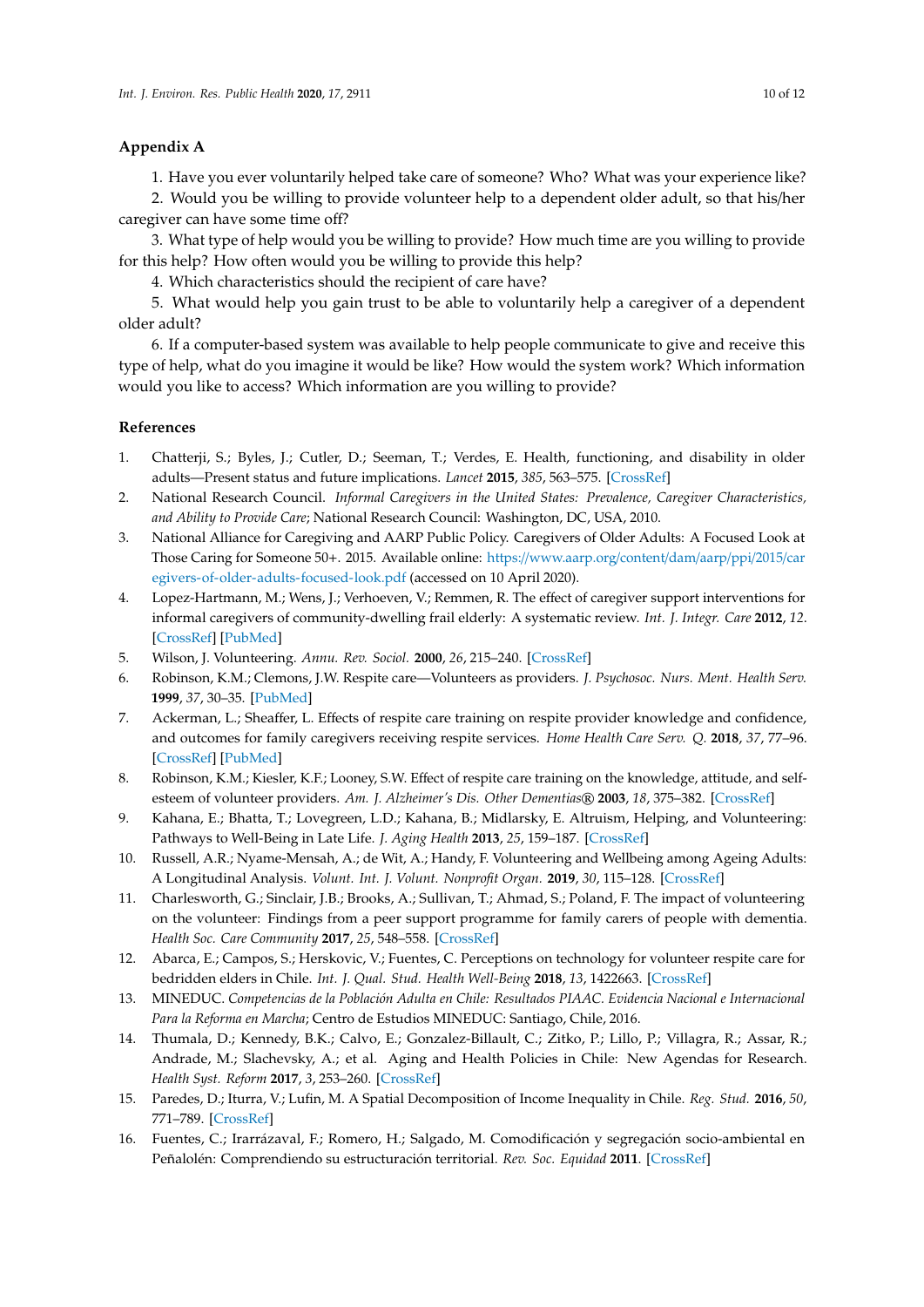- <span id="page-10-0"></span>17. Ministerio de Desarrollo Social. Casen Salud: Síntesis de Resultados; 2017 Ministerio de Desarrollo Social Website. Available online: http://[www.desarrollosocialyfamilia.gob.cl](http://www.desarrollosocialyfamilia.gob.cl/pdf/upload/IDS2017_2.pdf)/pdf/upload/IDS2017\_2.pdf (accessed on 10 April 2020).
- <span id="page-10-1"></span>18. Fuentes, P.; Albala, C. An update on aging and dementia in Chile. *Dement. Neuropsychol.* **2014**, *8*, 317–322. [\[CrossRef\]](http://dx.doi.org/10.1590/S1980-57642014DN84000003)
- <span id="page-10-2"></span>19. Ministerio de Desarrollo Social y Familia. SENAMA Website. Available online: http://[www.senama.gob.cl](http://www.senama.gob.cl/)/ (accessed on 10 April 2020).
- <span id="page-10-3"></span>20. Palacios, J. Elderly Care in Chile: Policies for and Experiences of Family Caregivers. Ph.D. Thesis, Centre de Recherches sur L'action Politique en Europe CNRS, Université de Rennes, Rennes, France, 2017.
- <span id="page-10-4"></span>21. Lorca, M.B.F.; Lay, S.L. Multiple roles and subjective well-being of middle-aged women who are caregivers of elderly people in Chile. *J. Women Aging* **2020**, *32*, 149–167. [\[CrossRef\]](http://dx.doi.org/10.1080/08952841.2018.1537690)
- <span id="page-10-5"></span>22. Municipalidad de Las Condes, Voluntariado, Sub Programa Voluntariado de Apoyo a Adultos Mayores Frágiles. Available online: https://www.lascondes.cl/servicios/adulto-mayor/voluntariado/[voluntariado.html](https://www.lascondes.cl/servicios/adulto-mayor/voluntariado/voluntariado.html) (accessed on 10 April 2020).
- <span id="page-10-6"></span>23. Andrade-Guzmán, C.; Martinez-Medina, A.; Arancibia-Carvajal, S.; Molina-Moreno, V.; Meseguer-Santamaria, M.L. Aprendizajes para las políticas e intervenciones sociales de discapacidad mental. El caso del Servicio de Capacitación Cecap, Toledo, España. *Rev. Gerenc. Políticas Salud* **2014**, *13*, 96–127. [\[CrossRef\]](http://dx.doi.org/10.11144/Javeriana.rgyps13-27.apis)
- <span id="page-10-7"></span>24. Programa Cuidando Cuidadores de Peñalolén. Available online: https://[www.amanoz.cl](https://www.amanoz.cl/noticias/exitoso-cierre-del-programa-cuidando-cuidadores/)/noticias/exitoso-cie [rre-del-programa-cuidando-cuidadores](https://www.amanoz.cl/noticias/exitoso-cierre-del-programa-cuidando-cuidadores/)/ (accessed on 10 April 2020).
- <span id="page-10-8"></span>25. Gutierrez, F.J.; Ochoa, S.F.; Vassileva, J. Identifying opportunities to support family caregiving in Chile. In Proceedings of the 2016 CHI Conference Extended Abstracts on Human Factors in Computing Systems, San Jose, CA, USA, 7–12 May 2016; pp. 2112–2118.
- <span id="page-10-9"></span>26. NU. CEPAL. *Futuro de las Familias y Desafíos Para las Políticas*; CELADE: Santiago, Chile, 2008.
- <span id="page-10-10"></span>27. Irarrazaval, I. *Sociedad en Acción: Construyendo Chile Desde las Organizaciones de la Sociedad Civil*; Centro de Extensión de la Universidad Católica: Santiago, Chile, 2017.
- <span id="page-10-11"></span>28. Olate, R. El Voluntariado Juvenil en América del Sur: Un análisis de su orientación y formalización utilizando la teoría de los orígenes sociales de la sociedad civil. *Rev. Trab. Soc.* **2009**, *76*, 93–110.
- <span id="page-10-12"></span>29. Ministerio de Desarrollo Social. Balance de Gestion Integral. 2017. Available online: http://[www.dipres.gob](http://www.dipres.gob.cl/597/articles-172647_doc_pdf.pdf) .cl/597/[articles-172647\\_doc\\_pdf.pdf](http://www.dipres.gob.cl/597/articles-172647_doc_pdf.pdf) (accessed on 10 April 2020).
- <span id="page-10-13"></span>30. E. P. the Council. *Measuring Digital Skills Across the EU: EU Wide Indicators of Digital Competence*; E. P. the Council: Bruxelles, Belgium, 2014.
- <span id="page-10-14"></span>31. Corbin, J.; Strauss, A. *Basics of Qualitative Research Techniques and Procedures for Developing Grounded Theory*; Cuatro; SAGE Publications, Inc.: London, UK, 2015.
- <span id="page-10-15"></span>32. Charmaz, K. *Constructing Grounded Theory*; Segunda; SAGE Publications, Inc.: London, UK, 2014.
- <span id="page-10-16"></span>33. Voida, A.; Harmon, E.; Al-ani, B. Homebrew Databases: Complexities of Everyday Information Management in Nonprofit Organizations. *Hum. Factors* **2011**, 915–924. [\[CrossRef\]](http://dx.doi.org/10.1145/1978942.1979078)
- <span id="page-10-17"></span>34. Morris, S.; Wilmot, A.; Hill, M.; Ockenden, N.; Payne, S. A narrative literature review of the contribution of volunteers in end-of-life care services. *Palliat. Med.* **2013**, *27*, 428–436. [\[CrossRef\]](http://dx.doi.org/10.1177/0269216312453608)
- <span id="page-10-18"></span>35. Voida, A.; Yao, Z.; Korn, M. (Infra) structures of Volunteering Volunteerism. In Proceedings of the 18th ACM Conference Computer, Vancouver, BC, Canada, 14–18 March 2015.
- <span id="page-10-19"></span>36. Anheier, H.K.; Kendall, J. *Trust and Voluntary Organisations: Three Theoretical Approaches*; No. 5. Centre for Civil Society: London, UK, 2000; ISBN 0753013479.
- <span id="page-10-20"></span>37. Krot, K.; Rudawska, I. The role of trust in doctorpatient relationship: Qualitative evaluation of online feedback from Polish patients. *Econ. Sociol.* **2016**, *9*, 76–88. [\[CrossRef\]](http://dx.doi.org/10.14254/2071-789X.2016/9-3/7)
- <span id="page-10-21"></span>38. Van den Brink-Muinen, A.; Rijken, P.M. Does trust in health care influence the use of complementary and alternative medicine by chronically ill people? *BMC Public Health* **2006**, *6*, 188. [\[CrossRef\]](http://dx.doi.org/10.1186/1471-2458-6-188) [\[PubMed\]](http://www.ncbi.nlm.nih.gov/pubmed/16848897)
- <span id="page-10-22"></span>39. Voida, A.; Harmon, E.; Al-ani, B. Bridging between Organizations and the Public: Volunteer Coordinators' Uneasy Relationship with Social Computing. In Proceedings of the SIGCHI Conference on Human Factors in Computing Systems, Austin, TX, USA, 5–10 May 2012; Volume 12, pp. 1967–1976. [\[CrossRef\]](http://dx.doi.org/10.1145/2207676.2208341)
- 40. Lovejoy, K.; Saxton, G.D. Information, Community, and Action: How Nonprofit Organizations Use Social Media. *J. Comput. Commun.* **2012**, *17*, 337–353. [\[CrossRef\]](http://dx.doi.org/10.1111/j.1083-6101.2012.01576.x)